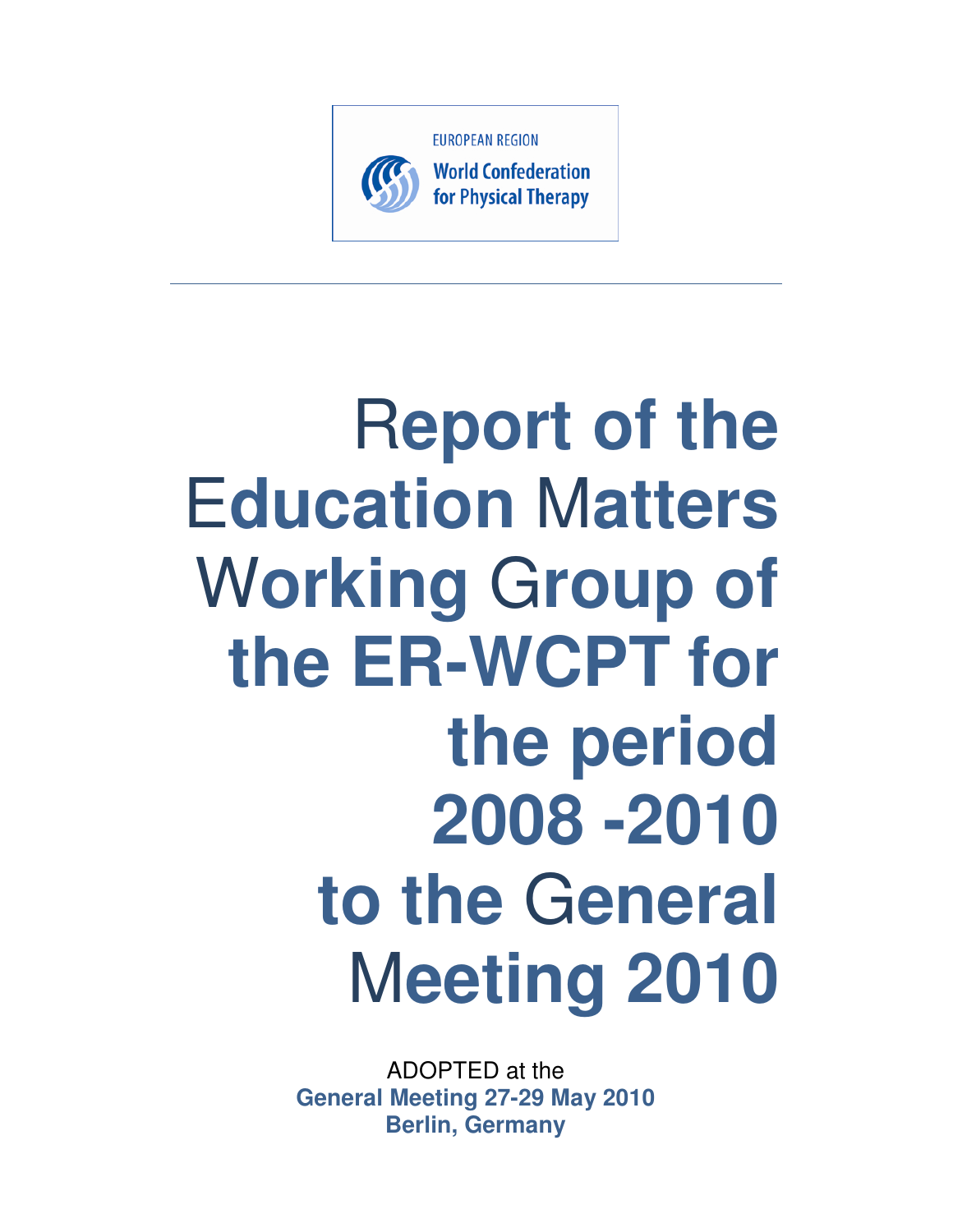# **REPORT OF THE EDUCATION MATTERS WORKING GROUP OF THE ER-WCPT FOR THE PERIOD 2008-2010 TO THE GENERAL MEETING 2010**

# **European Region of the World Confederation for Physical Therapy (WCPT) Education Matters WG**

#### **Introduction:**

The main objectives of the Education Matters Working Group are to promote the quality of physiotherapy education in Europe and to contribute to facilitate the reciprocity of recognition of physiotherapy qualifications.

#### **Members of the Working Group appointed in June 2008:**

- António Lopes, Chairman *(Executive Committee European Region of the* WCPT)
- Emil Igelsbock (Austria)
- Nina Holten (Denmark)
- Camilla Wikstrom (Finland)
- Sonia Souto (Spain)
- Charlotte Hager-Ross (Sweden)
- Grahame Pope (UK)

The General Secretary of the European Region of the WCPT, David Gorria, worked with the group and attended all the meetings.

#### **Terms of reference and activities**

The terms of reference of the Working Group for the period of 2008 – 2010 were agreed at the general meeting 2008 as follows:

• Follow up the implementation of the European Physiotherapy Benchmark Statement. To renew the EPBS with emphasis on physiotherapy specific knowledge, skills and competence as well as on the independence of the profession and its knowledge development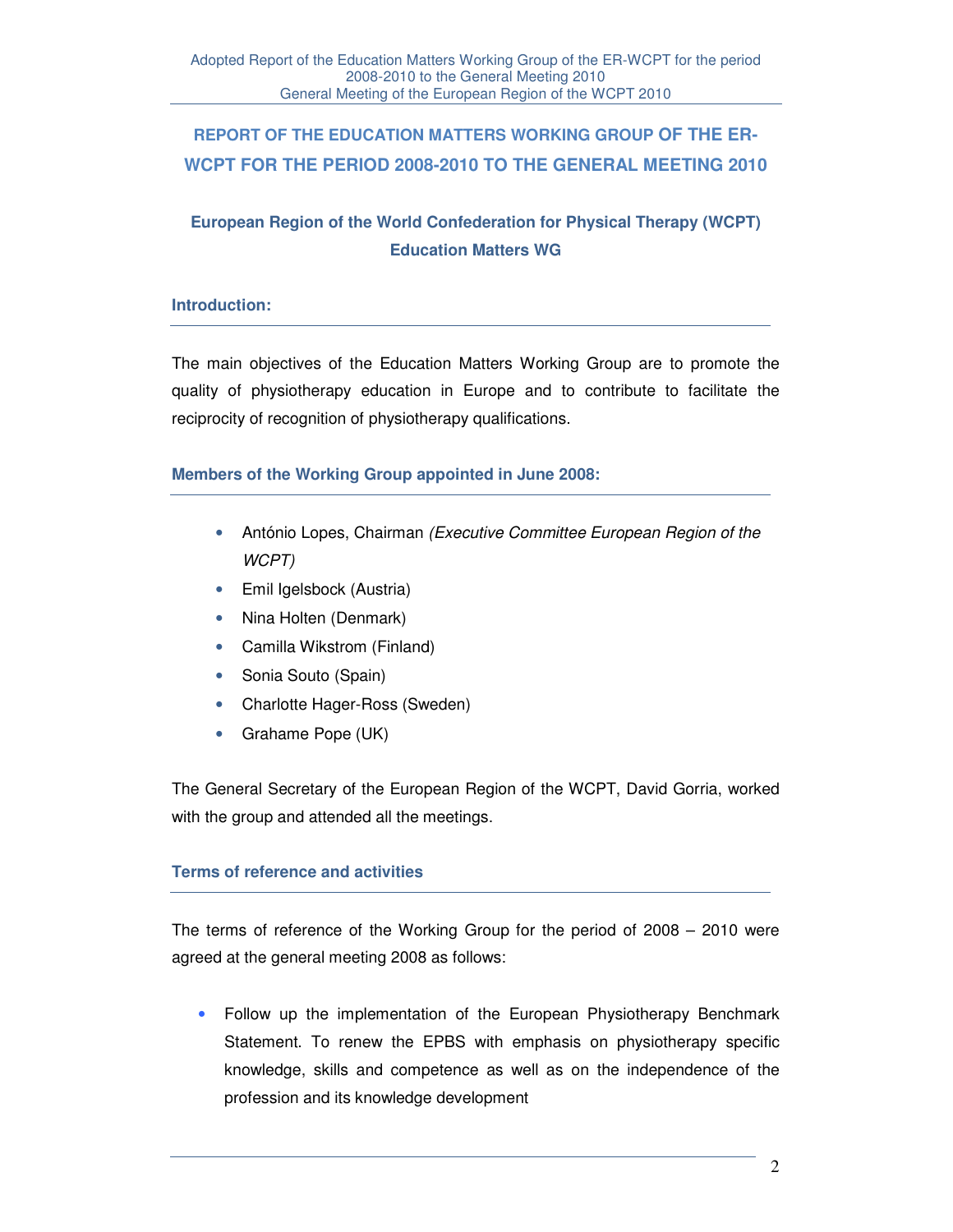- Updating of the Policy Statement on Physiotherapy Education since Education is evolving quickly due to the Bologna Process
- Continuation of the Project on Specialisation
- Address education issues for Member Organisations involved in the Enlargement process and cooperate with the EU Matters Working Group in Accession facilitating;

Monitoring and reacting to issues as they arise from enlargement

- Identify information to be included on the website under the button of education relating to basic education, post basic education, and research
- Gather information on quality assurance measures in Physiotherapy education and monitor the involvement of the Member Organisations in quality assurance activities
- Follow up the activities on Continuous Professional Development within the Member Organisations, and continue to monitor developments in reregistration, re-certification in collaboration with the Professional Issues Working Group
- Monitor the developments in re-registration, re-certification in all the ER-WCPT countries, in collaboration with the Professional Issues WG
- Continue facilitating closer links and cooperation with ENPHE.
- Monitor and promote the use of Evidence Based Practice in Physiotherapy education at all levels (Life Long Learning) and support efforts to embed EBP in clinical practice
- Contribute to the completion of the  $2^{nd}$  European Congress on Physiotherapy **Education**
- Prepare the 3<sup>rd</sup> European Congress on Physiotherapy Education to take place in 2012.
- To complete the Pain in the back project and make recommendations for its implementation.
- Maintain Glossary of key terms of the ER-WCPT to reflect all the documents produced by the Region
- Identify issues related to research in Physiotherapy that might be addressed by the ER-WCPT
- To investigate the relationships between MO's, the education providers, and their practice providers/partners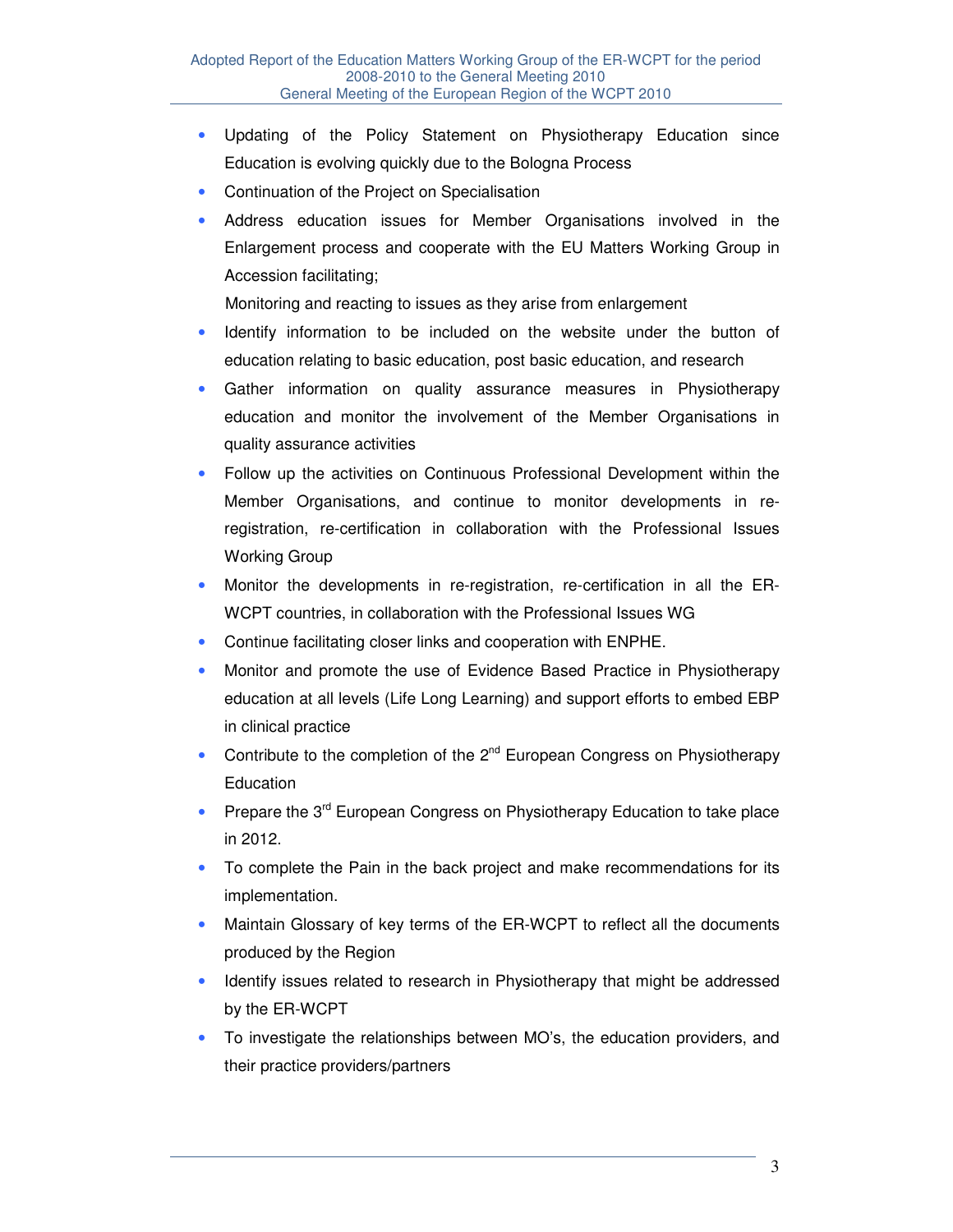#### **Meetings**

The Education Matters WG held four meetings over the period 2008 -2010:

- 24 25 October 2008, Wien, Austria. With apologies for absence from Charlotte Hager-Ross
- 27 28 February 2009, in Copenhagen, Denamark. With the presence of all members
- 4 5 September 2009, Wien, Austria. With apologies for absence from António Lopes
- 14 17 January 2040, in Estoril, Portugal. With the presence of all the members

# **Activities for the period 2008 - 2010**

# **Overview of "projects" and distribution of responsibilities**

At the first meeting, in Wien, the Working Group discussed the nature and scope of the various projects and decided their distribution to the members of the group. For each project the appropriate goals and actions were identified.

Considering that some of the projects were interlinked and needed some coordination to avoid duplication of work, the various projects were grouped regarding their connections and leaders (underlined) were assigned to each of the groups:

# **Group A**

- Follow up the implementation of the European Physiotherapy Benchmark Statement - Camilla Wikstrom, Grahame Pope and Sonia Souto
- To renew the EPBS with emphasis on physiotherapy specific knowledge, skills and competence as well as on the independence of the profession and its knowledge development -Camilla Wikstrom, Grahame Pope and Sonia Souto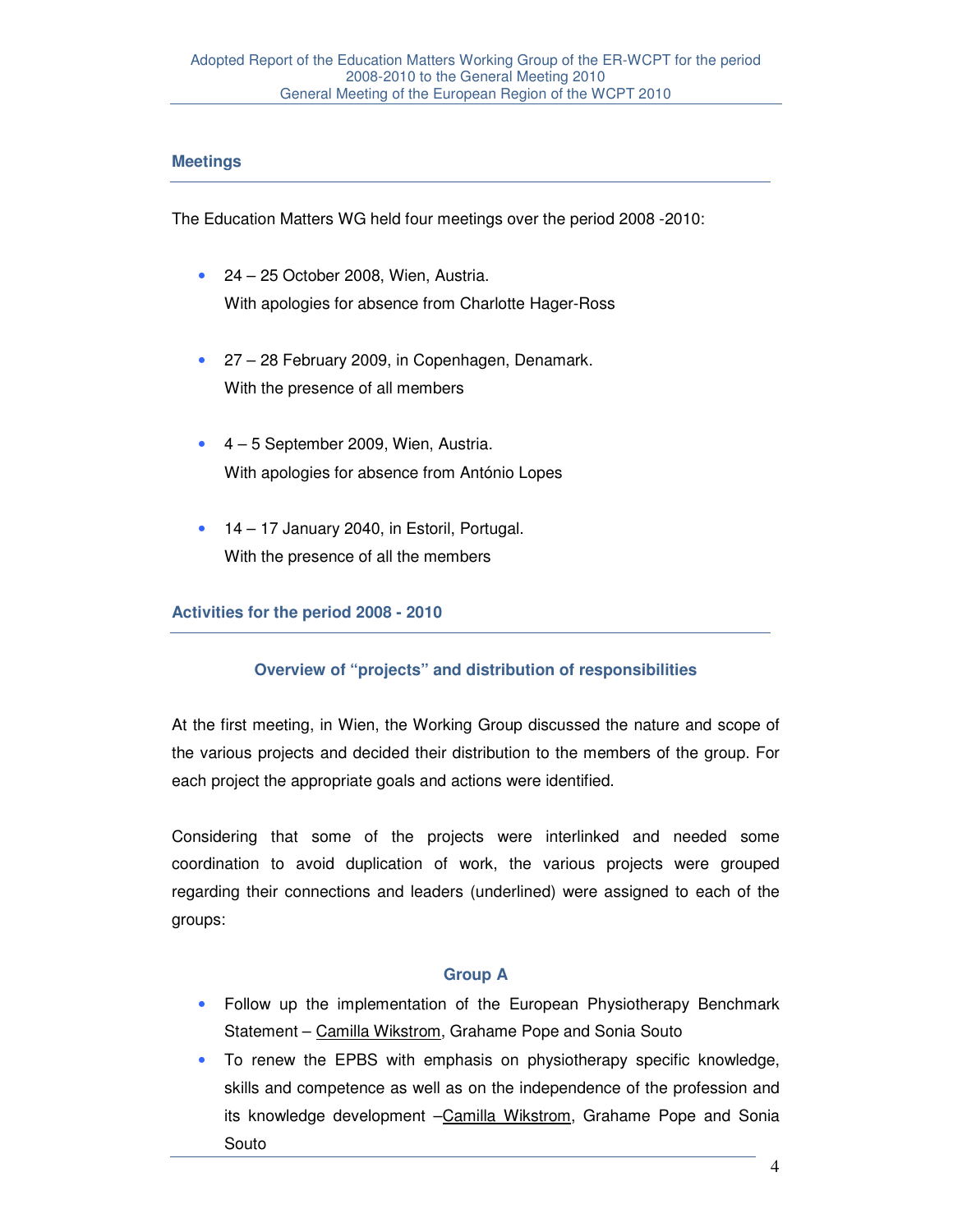- Updating of the Policy Statement on Physiotherapy Education since Education is evolving quickly due to the Bologna Process – Grahame Pope and Antonio Lopes
- Monitor education and research developments in Physiotherapy within the European Higher Education Area and European Research Area (EHEA/ERA) and their relationship to other world areas – Camilla Wikstrom and Antonio Lopes
- Identify issues related to research in Physiotherapy that might be addressed by the ER-WCPT / Formulate policy recommendations regarding the role of ER-WCPT in promoting and supporting physiotherapy research, research careers and development of the profession – Charlotte Hager-Ross, Grahame Pope and Antonio Lopes
- Gather information on quality assurance measures in Physiotherapy education and monitor the involvement of the Member Organisations in quality assurance activities - Grahame Pope, Charlote Hager Ross and Camilla Wikstrom
- Monitor and promote the use of Evidence Based Practice in Physiotherapy education at all levels (Life Long Learning) and support efforts to embed EBP in clinical practice – collaborate with the PI WG. Charlotte Hager-Ross, Camilla Wikstrom, Sonia Souto and Grahame Pope
- To investigate the relationships between MO's, the education providers, and their practice providers/partners – Antonio Lopes, Nina Holten, Grahame Pope and Camilla Wikstrom

#### **Group B**

- Follow up the activities on Continuous Professional Development within the Member Organisations, and continue to monitor developments in reregistration, re-certification in collaboration with the Professional Issues Working Group
- Monitor the developments in re-registration, re-certification in all the ER-WCPT countries, in collaboration with the Professional Issues WG
- EQF and non formal and informal education validation
- Continuation of the Project on Specialisation
	- Nina Holten and Emil Igelsböck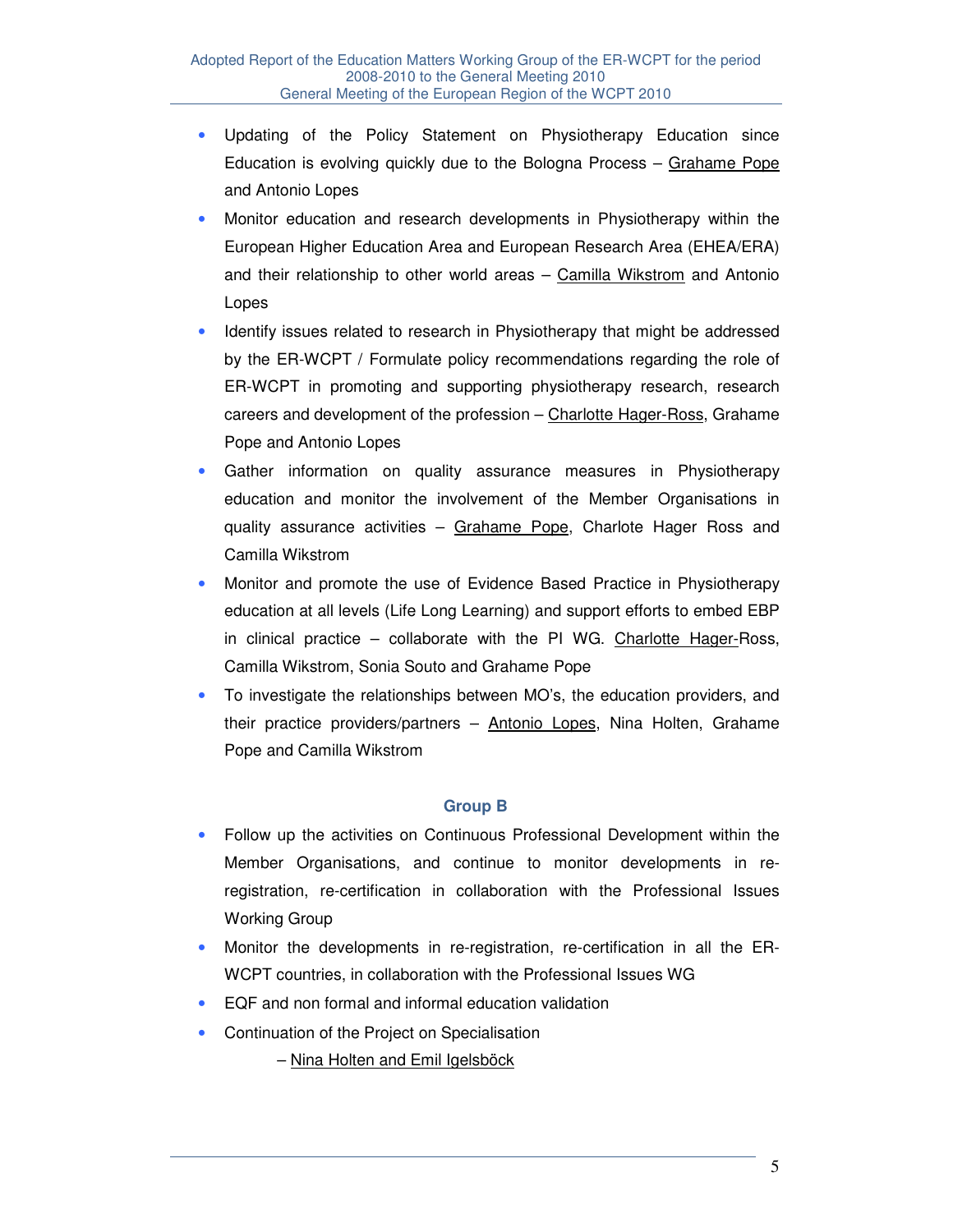#### **Group C**

Address education issues for Member Organisations involved in the Enlargement process and cooperate with the EU Matters Working Group in Accession facilitating;

Monitoring and reacting to issues as they arise from enlargement – Antonio Lopes

# **Group D**

- Identify information to be included on the website under the button of education relating to basic education, post basic education, and research – Sonia Souto
- To create a button on the ER-WCPT website for the Education Congresses Charlotte Hager Ross and Emil Igelsböck
- Maintain Glossary of key terms of the ER-WCPT to reflect all the documents produced by the Region – Sonia Souto

# **Group E**

• Common Platform and Internal Market Information (IMI) project – collaborate with the EU WG on Educational issues with implications for migration of PTs within Europe. (Activities / Delivery of services) - Antonio Lopes

# **Group F**

• Continue facilitating closer links and cooperation with ENPHE. – Antonio Lopes, Nina Holten, Grahame Pope and Camilla Wikstrom

# **Group G**

- Contribute to the completion of the 2<sup>nd</sup> European Congress on Physiotherapy Education – Nina Holten and Charlotte Hager Ross
- Prepare the 3<sup>rd</sup> European Congress on Physiotherapy Education to take place in 2012 – Emil Igelsböck

# **Group H**

• To complete the Pain in the back project and make recommendations for its implementation. - All WG members

6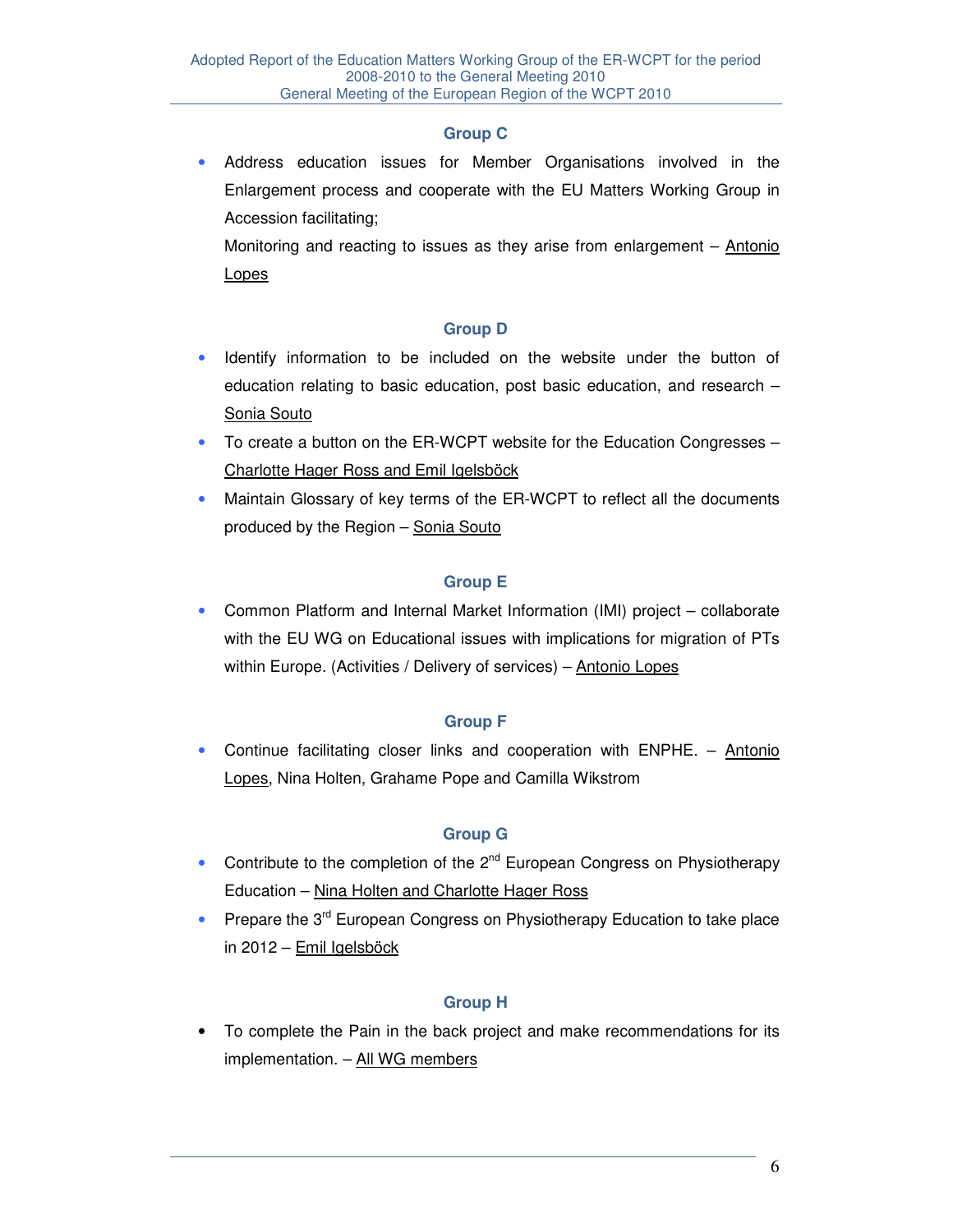#### **Group I**

To explore the possibility of a European Master programme - Education  $-\underline{All}$ WG members

#### **Main outcomes / achievements**

As many of the tasks have an ongoing nature, some historical notes have been included to facilitate the understanding of the continuity of the actions.

- Follow up the implementation of the European Physiotherapy Benchmark **Statement**
- To renew the EPBS with emphasis on physiotherapy specific knowledge, skills and competence as well as on the independence of the profession and its knowledge development

The European Physiotherapy Benchmark Statement (EPBS) was approved at a General Meeting in Barcelona (2003), with the agreement that its implementation should be monitored by the Education Working Group, and the issue should be kept under discussion at the following General Meetings.

A report on the implementation of the EPBS, based on a questionnaire sent to the MO's, was presented at the General Meeting in May of 2004 (Cyprus), and at the Congress on Physiotherapy Education in Estoril (November,2004) there were several opportunities to analyse the relevance of the document, at academic and political levels.

A new questionnaire, based on the previous one, was circulated to the MO's, and the correspondent report was prepared by the Working Group, and approved at the General Meeting of 2006 (Croatia).

The same questionnaire was circulated in 2007 and the correspondent report was prepared for discussion and approval at the General Meeting of 2008 (Greece)

During the period 2008 – 2010, the WG followed up which MOs were using the EPBS and how they were using it. In order to do that, the same questionnaire as in 2007 was used since it allowed comparison of results. 22 answers were received from the MOs to the questionnaire sent to them. Based on the answers a report has been prepared as a picture of the trends of the Member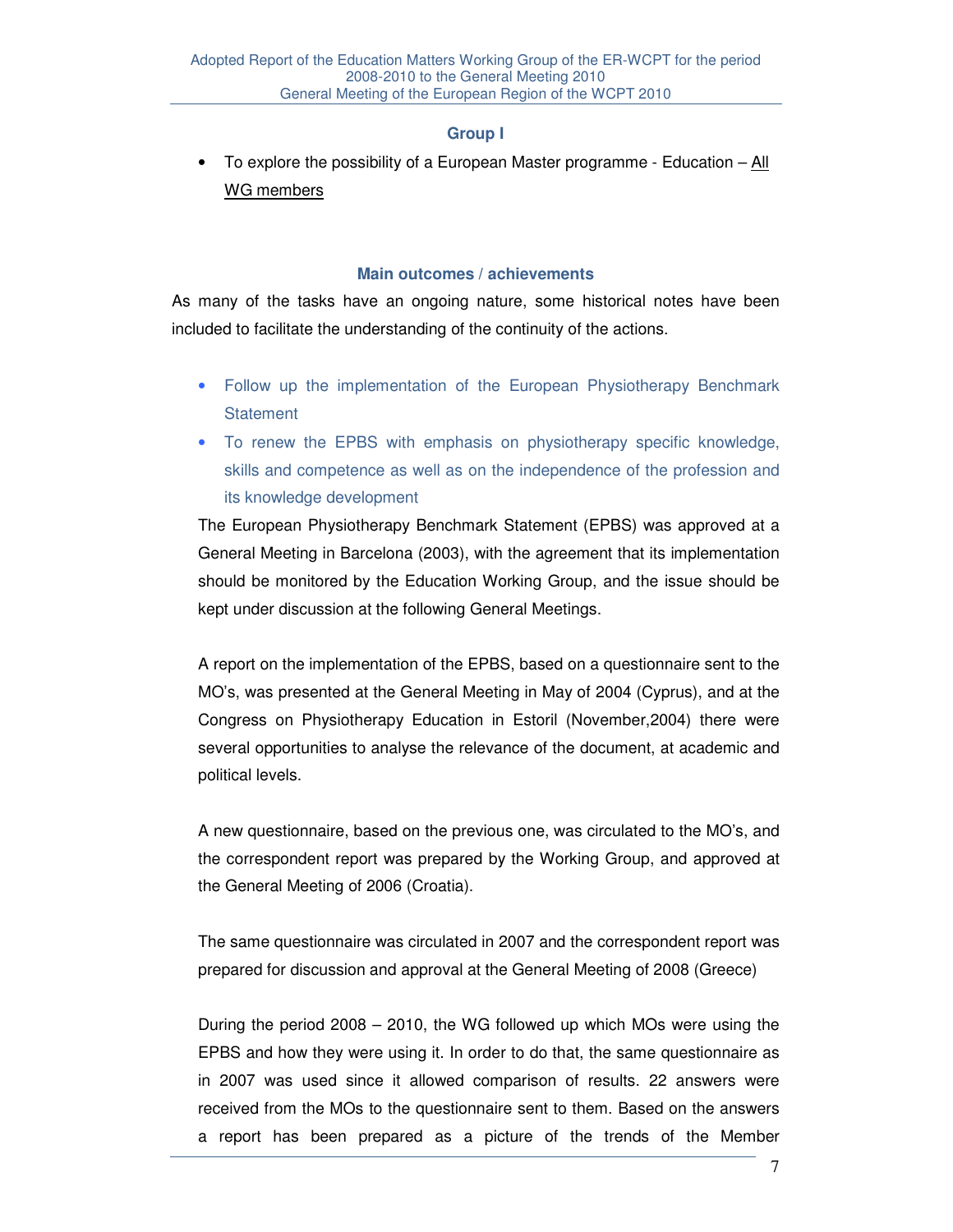Organisations compared with the results gathered by a questionnaire in 2004, 2006 and 2008 and containing also conclusions from the gathered information.

The WG also has made also three recommendations regarding the update of the EPBS as follows:

- 1. No further updating of the Benchmark Statement based on the following assumptions:
- The EPBS was developed before the Bologna process and it would be difficult to align the document with the process. The EPBS does not have the same language use for the European Qualification Framework (EQF)
- The EPBS does not show the Physiotherapy profession as a science health discipline
- The EPBS is a dated document and does not have a vision about the future of the profession.
- 2. The Benchmark Statement should remain accessible and as a reference document aligned with more contemporary documents.
- 3. No further monitoring of the implementation of the Benchmark Statement.
- Updating of the Policy Statement on Physiotherapy Education since Education is evolving quickly due to the Bologna Process

Having in consideration the developments of the Bologna Process, adding areas not included such as research and the mentioned above references about the EPBS, the Working Group has prepared a reviewed version which have been circulated for comments among the MOs and its presented to the GM of 2010, for approval.

- Monitor education and research developments in Physiotherapy within the European Higher Education Area and European Research Area (EHEA/ERA) and their relationship to other world areas
- Identify issues related to research in Physiotherapy that might be addressed by the ER-WCPT / Formulate policy recommendations regarding the role of ER-WCPT in promoting and supporting physiotherapy research, research careers and development of the profession

The WG has started the development of a Policy recommendation regarding the role of the ER-WCPT in promoting and supporting physiotherapy research, research careers and development of the profession, and produced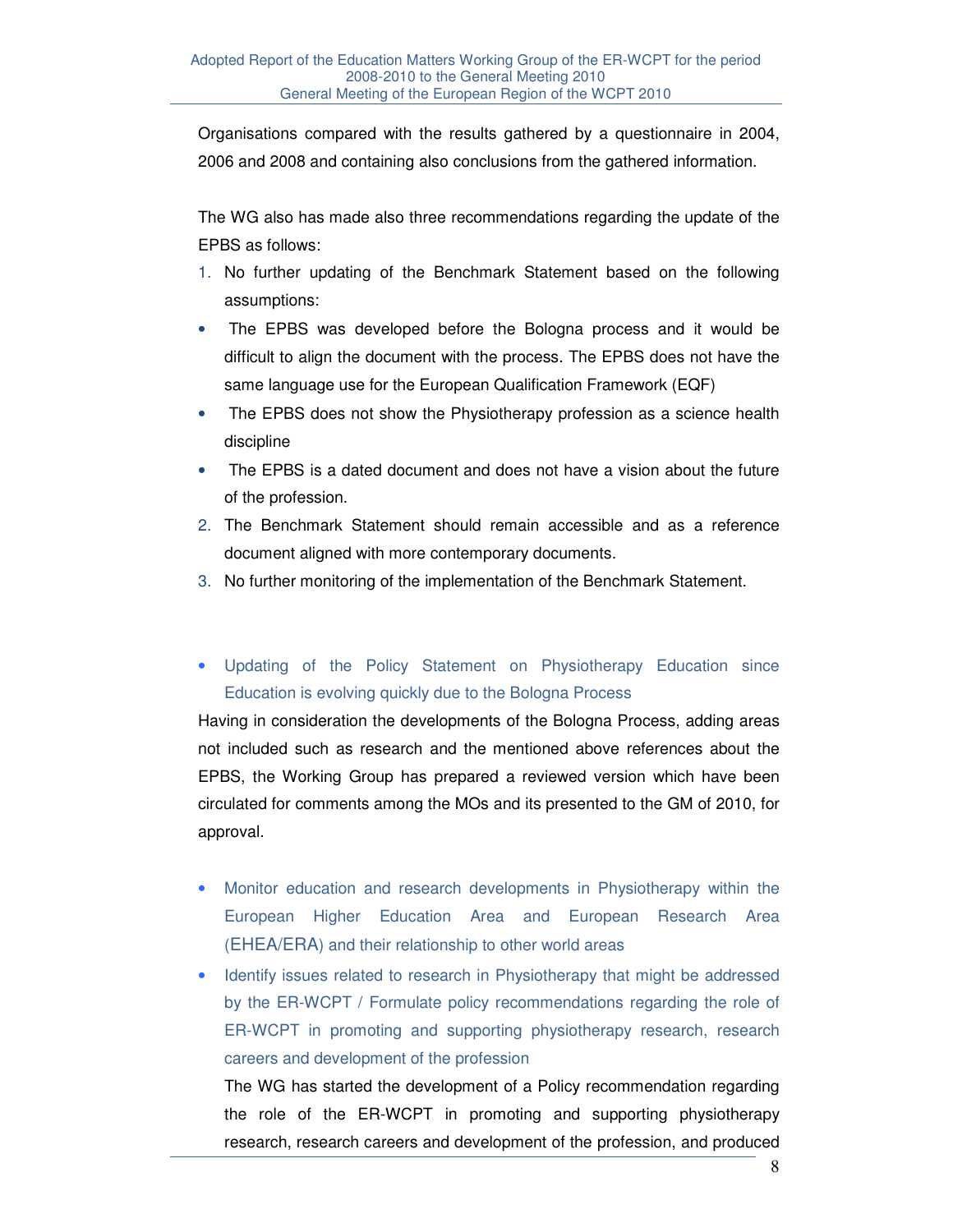a draft of the document, that needs further work and the consultation of relevant key informants.

It is proposed to continue this work in collaboration with the Professional Issues WG, in order to present a proposal at the 2012 GM.

Gather information on quality assurance measures in Physiotherapy education and monitor the involvement of the Member Organisations in quality assurance activities

During the period 2008 – 2010, the WG in order to gather information on Quality Assurance measures in Physiotherapy Education and monitor the involvement of the Member Organisations in quality assurance activities, sent a questionnaire to the MOs. The same questionnaire as in 2007 was used since it allowed comparison of results. 18 answers were received from the MOs to the questionnaire sent to them. Based on the answers a report has been prepared and presented to the 2010 GM for approval with the some recommendations.

- Monitor and promote the use of Evidence Based Practice in Physiotherapy education at all levels (Life Long Learning) and support efforts to embed EBP in clinical practice – collaborate with the PI WG. The information on the ER-WCPT website under the button named Evidence Based Physiotherapy has been updated.
- Follow up the activities on Continuous Professional Development within the Member Organisations, and continue to monitor developments in reregistration, re-certification in collaboration with the Professional Issues Working Group
- Monitor the developments in re-registration, re-certification in all the ER-WCPT countries, in collaboration with the Professional Issues WG
- EQF and non formal and informal education validation In collaboration with the Professional Issues Working Group an updated/revision of the Informative Paper with recommendations on Continuous Professional Development has been prepared and circulated with the papers for the 2010 General Meeting.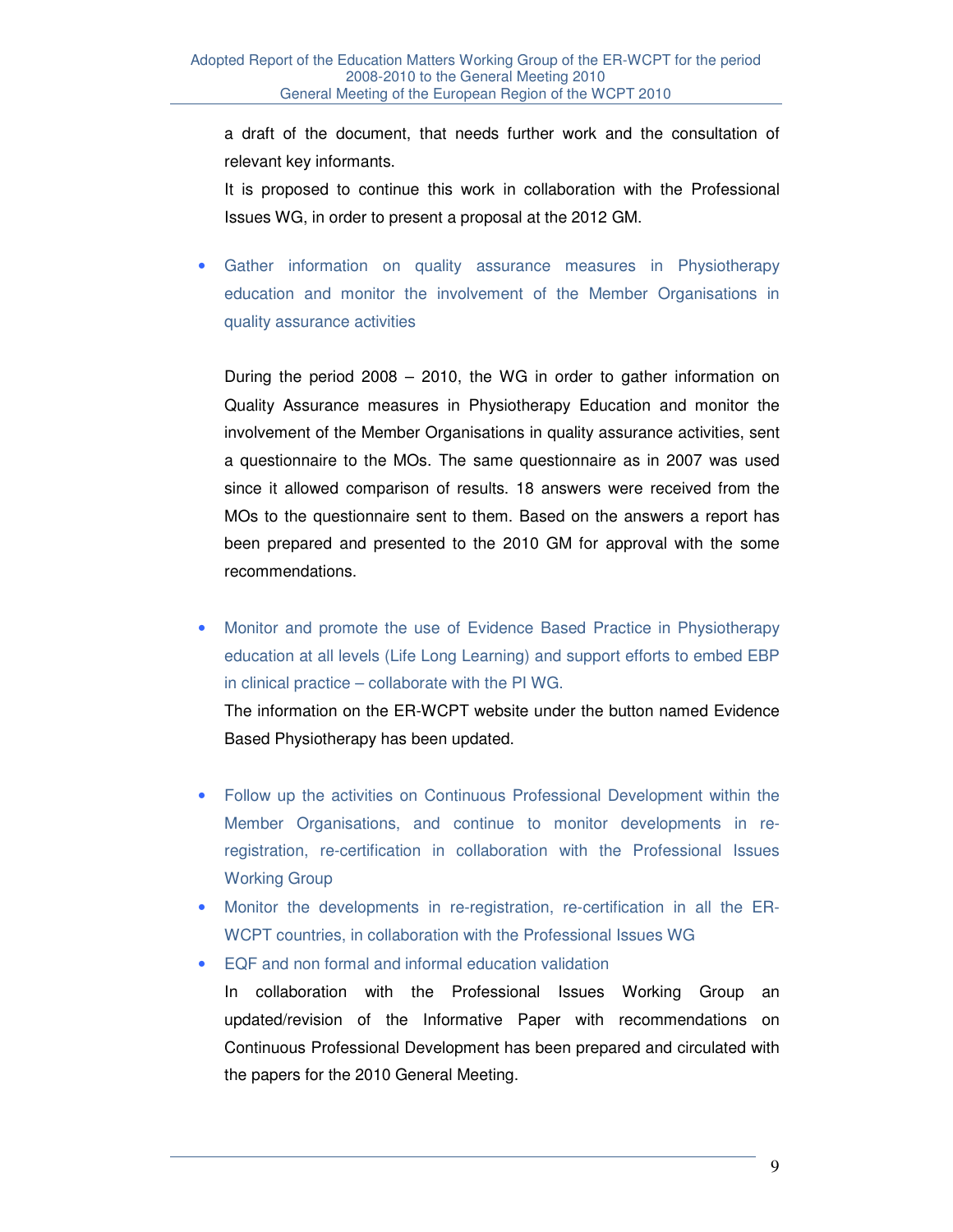#### • Continuation of the Project on Specialisation

In order to continue monitoring the situation in the Member Organisations, regarding the Specialisation for Physiotherapists and identifying the existing areas of specialisation within the countries, a reviewed questionnaire was sent to the MOs. The questionnaire and the recommendation on specialisation have been reviewed taking into consideration the national developments, re-education and health policies.

24 answers were received to the questionnaire. Based on them a report with recommendations is presented to the 2010 GM.

- Identify information to be included on the website under the button of education relating to basic education, post basic education, and research The Education WG has continued keeping update the Education button on the ER-WCPT website, posting information for politicians, students, researchers, teachers, the press and public in general.
- To create a button on the ER-WCPT website for the Education Congresses The Education WG has created a button on the ER-WCPT website for the Education Congresses. This button includes information from the two previous congresses (Estoril 2004 and Stockholm 2008), such as programme, participants, abstracts and presentations, and the latest news of the next one (Wien 2012).
- Maintain Glossary of key terms of the ER-WCPT to reflect all the documents produced by the Region

The WG has reviewed and updated the glossary of terms according to the following recommendations:

- 1. To cluster the terms to do a more user friendly version of the document.
- 2. To add references to the key definitions if appropriate.
- 3. A few changes about the format of the document.
- 4. Add some more terms and definitions.
- 5. A list of terms to be deleted.
- 6. The purpose of the regional glossary is to include the definitions needed for the regional documents. It is not a dictionary.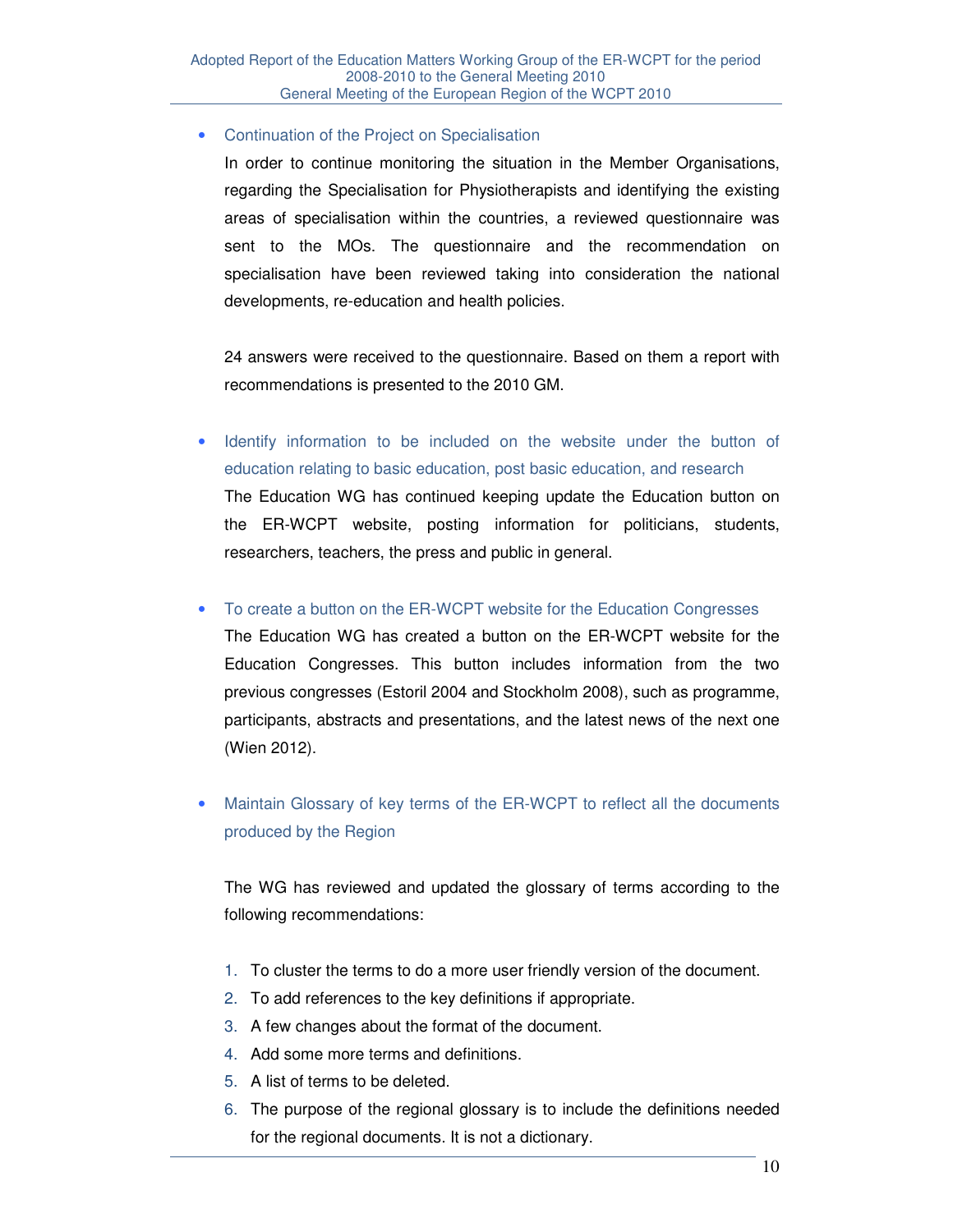- 7. The WCPT is also developing a common glossary for use across all regions and the draft regional glossary has been aligned according to it.
- Collect data from the Member Organisations regarding Information on **Education**

The Education WG has worked with the General Secretary in order to elaborate and to update a database of information related to Physiotherapy education and specially about physiotherapy education entry level.

The WG has also prepared a report to identify the MO's that have implemented the recommendation adopted at the General Meeting in 2004, regarding the display in English, on the home page of the Member Organisations, of the relevant information about physiotherapy education. A report was presented at the General Meeting 2006 (Croatia) and 2088 (Greece). A similar report has been prepared to be presented at the General Meeting 2010.

• Continue facilitating closer links and cooperation with ENPHE.

The cooperation with the European Network of Physiotherapy in Higher Education has been maintained, and the delegations of the two organisations have met in 2010, to plan further common activities.

- Contribute to the completion of the 2nd European Congress on Physiotherapy **Education**
- Prepare the 3rd European Congress on Physiotherapy Education to take place in 2012

The Working Group has been highly involved in the conception and organisation of the second congress (Stockholm, 2008) and as well in the Post Congress Seminar to evaluate the results and approve the main conclusions.

The second congress was considered a great success, and the conclusions approved at the Post Congress Seminar have already been circulated and posted on the ER-WCPT website.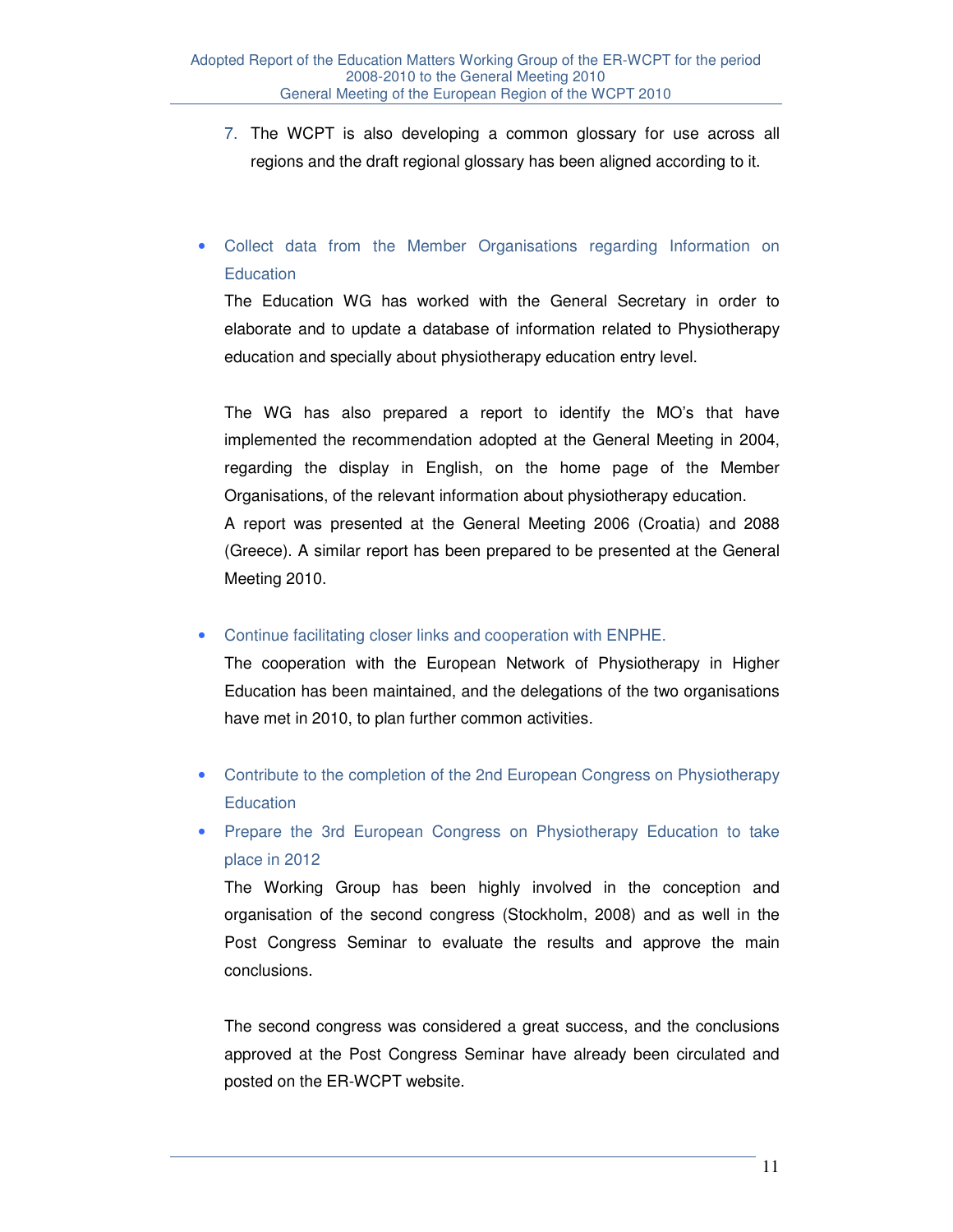The Working Group has given continuity to this work with the preparation of the third congress to be held in 2012 in Wien.

Together with the Chairman of the WG that will maintain the liaison with the Executive Committee of the European Region, Nina Holten, Emil Igelsböck and Charlotte Hager-Ross were appointed by the WG as the members responsible for this issue. Nina Holten and Emil Igelsböck have been working with the Organising Committee and Charlotte Hager-Ross with the Scientific Committee.

The Working Group held two meetings in Wien in order to facilitate the contact with the hosts, and offer an international advice.

• To complete the Pain in the back project and make recommendations for its implementation

The European Region of the World Confederation of Physical Therapy (ER-WCPT) presented the Project "Pain in the Back" - Avoiding back pain in children and teenagers" on 21 – 24 April 2009, at the European Parliament in Strasbourg, France.

The WG has agreed to refer this work on the Policy recommendations regarding the role of the ER-WCPT in promoting and supporting physiotherapy research, research careers and development of the profession

• To explore the possibility of a European Master programme - Education

Base on the conclusions from the  $2^{nd}$  Education Congress, the WG has evaluated this possibility and an information paper has been presented to the 2010 GM on this matter

# **Closing remarks**

The Working Group has done the best efforts to address all the activities recommended by the General Meeting in 2008, and to follow the priorities decided by the Executive Committee.